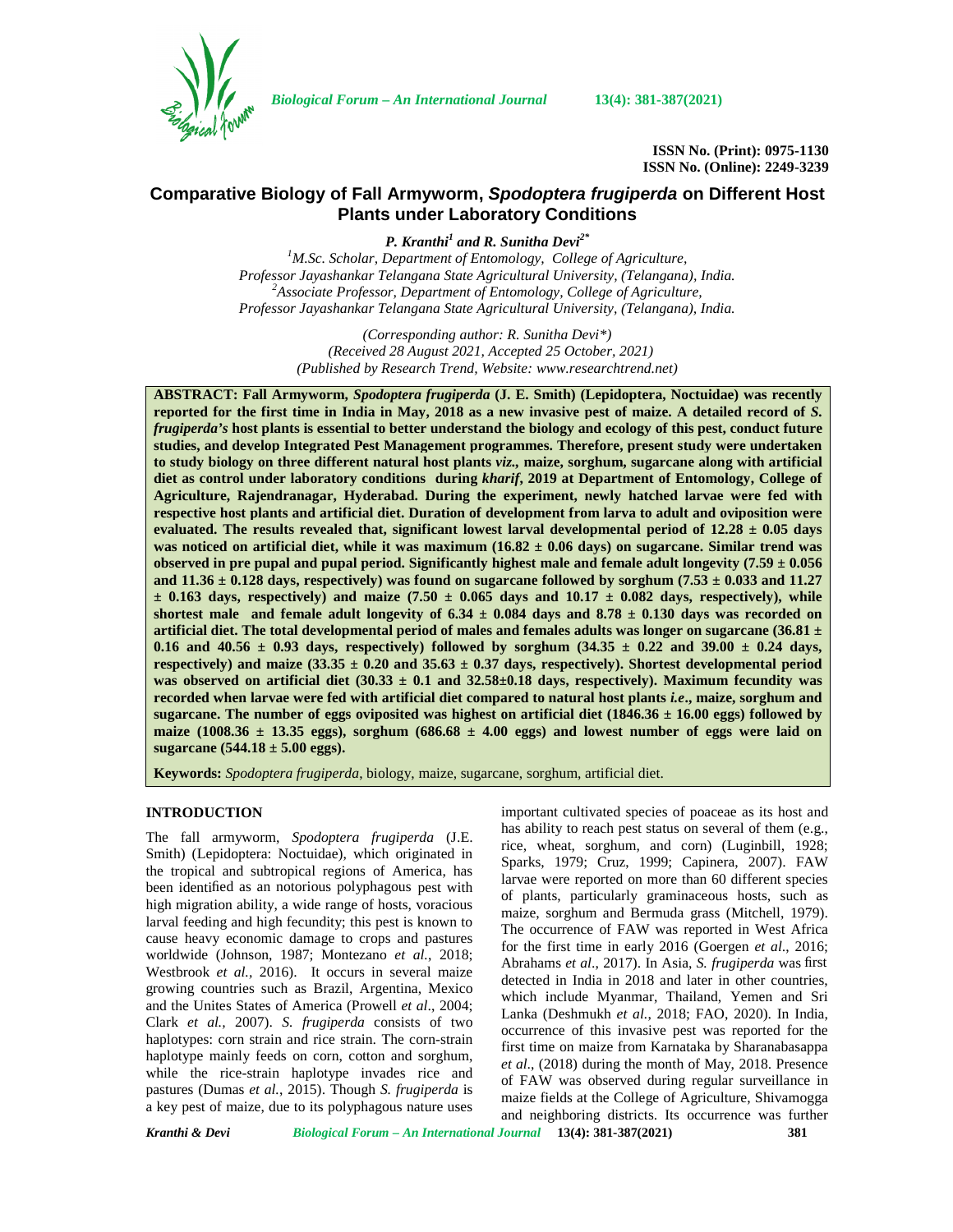confirmed in Karnataka and other states like Tamil Nadu and Telangana. Molecular diversity of fall armyworm, *S. frugiperda* was studied from different states of India and indicated prevalence of R-strain. India being a subtropical cultivates most of graminaceious food crops such as maize, wheat, rice, sorghum, sugarcane and many minor millets in all parts of the country. The invasive pest though prefers maize but being polyphagous could turn out to be a potential threat to food security of the country. Moreover, the planting seasons of different crops are often overlapping or continuous in different regions of India, which could provide sufficient food resources for the occurrence and migration of *S. frugiperda.* It is well known that plant species significantly affect the survival, fecundity and population growth of herbivorous insects (Awmack *et al.*, 2002). The impact of plant species that slow or accelerate herbivore development should be taken into account when designing and developing integrated pest managements. Therefore, investigating the effects of most host crops on the growth, development, survival and reproduction of *S. frugiperda* is of great significance to make a comprehensive control strategy and predict the occurrence of the population. Jing‐Fei Guo *et al.,* (2021) studied the biology of FAW on different host plants and found that larvae fed on maize exhibited significantly higher survival than those fed on potato and tobacco. Alton *et al.,* (1979) found that corn, peanuts, sorghum are favored hosts for larvae of FAW. Ribeiro *et al.,* (2020) studied the biological performance of *S. frugiperda* on different host plants and suggested that bermudagrass is the most suitable alternative host for the development of *S. frugiperda*. Silva *et al*., (2017) studied the biology of *S. frugiperda* using different food sources *viz*., soybean, cotton, maize, wheat, and oat leaves and artificial diet as the control and reported that grasses were better hosts for *S. frugiperda* development. Cotton was the least preferred food, followed by soybean.

To develop effective management strategies for *S. frugiperda* in its new invasive habitat, basic biological and ecological knowledge of this pest on different crops are crucial requirements. Reportedly, *S. frugiperda* has the potential to damage 353 species of plants belonging to 76 plant families (Montezano *et al.*, 2018). However, to our knowledge, the effects of most host plants on the biological characteristics of *S. frugiperda* have not been well studied in India. Further, presence of good number of R-strain population and the potentiality of this pest to become a major pest on other graminacious crop plants an attempt was made to know the biology of *S. frugiperda* on different graminacious plants. The results of present study could help to determine the food preferences and possible population build up of *S. frugiperda* in turn helps in designing the management strategy.

# **MATERIAL AND METHODS**

The present investigation on "Comparative biology of fall armyworm, *S. frugiperda* on different host plants

under laboratory conditions" was carried out in the Department of Entomology, College of Agriculture, Rajendranagar, Hyderabad during *kharif,* 2019-20. Biology were studied on three different natural host plants *viz.,* maize, sorghum, sugarcane along with artificial diet as control. Each of these plants were sown during first fortnight of July, 2019 in the red sandy loam soils in an area of  $200 \text{ m}^2$ . These plants were sown to provide continuous supply of food for *S. frugiperda* larvae needed for conducting the experiment. Gap filling and thinning was done after a week of germination. Crop was kept weed free through regular hand weeding. The plots were regularly irrigated, whenever the top two to three inches of soil was found dry. All the recommended agronomic package of practice were followed for raising the crops. Special care was taken to avoid application of chemical spray to the cultivated host plants.

To study the biology of *S. frugiperda* on different host plants, mass multiplication of *S. frugiperda* was taken up on artificial diet.

**Experimental details.** Present investigation was carried out to study the effect of different host plants and artificial diet on the development of different stages of *S. frugiperda* under laboratory. During the experimental period the average room temperature was maintained at  $25 \pm 2$ °C and the relative humidity was maintained at  $70 \pm 5$  per cent.

**Larval feeding test.** Freshly hatched, neonate larvae, (0-12 hrs. old) of *S. frugiperda* obtained from the laboratory that were reared on artificial diet were used for the experiment. Neonate larvae were released individually in petri plates containing fresh leaves of selected host plants *viz.,* maize, sorghum, sugarcane along with artificial diet. The larvae were reared on host plants till pupation and adult emergence. Fresh leaves of respective host plants were brought to the laboratory in separate polythene covers. Plant leaves were cleaned in distilled water, shade dried and later sand wiched between the two layers of blotting paper for removing the water. The leaves were then cut into small discs of around 7-8 cm diameter. These leaf discs were placed in small petri plates of 9 cm diameter containing circularly cut moist filter paper, to avoid drying of leaf discs. Proper care was taken to prevent the escape of larvae by covering petri plates with tissue para film paper and the lid was tightly secured with the help of rubber band. Leftover food material along with excreta were removed daily. Fresh leaves of host plants were provided to larvae at every 24 hrs. interval. This process was continued until the larvae entered into final instar. The final instar larvae were collected and transferred into another jar containing sand for pupation. Separate jars were used for pupation of final instar larvae of *S. frugiperda* that were reared on different host plants. Pupae thus formed were collected and placed in small plastic jars and covered with muslin cloth for adult emergence. Each treatment was replicated six times with 10 larvae in each replication. Each petri plate was examined daily for recording the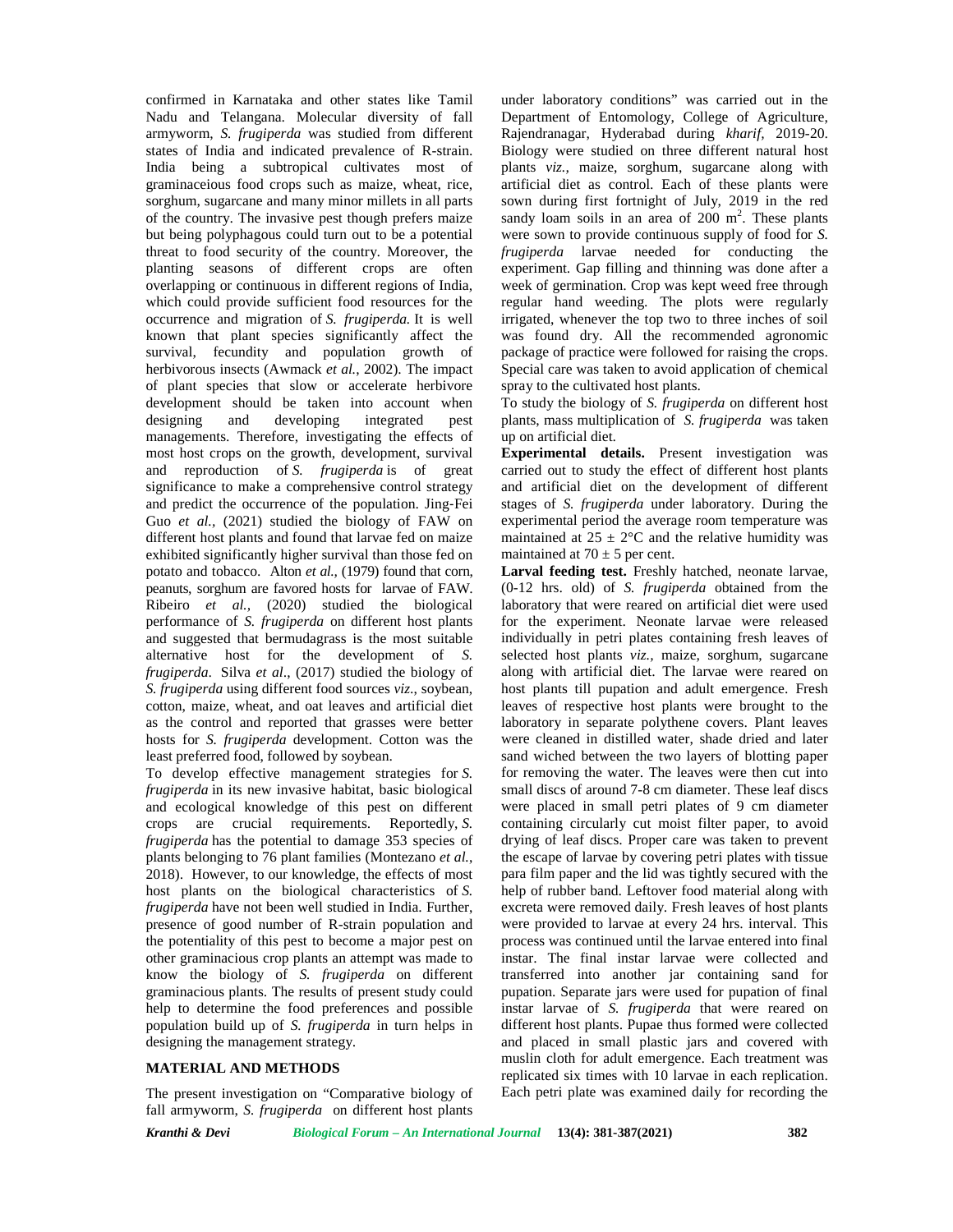observations on larval period, pre pupal period and pupal period.

**Adult longevity and fecundity test.** To study the impact of host plant on fecundity and adult longevity, a pair of freshly emerged healthy male and female adults egg that were reared on a particular host plant *viz.*, maize, sorghum, sugarcane and artificial diet were selected. The adults were then released into plastic jars for that were reared on a particular host plant *viz*, maize, from sorghum, sugarcane and artificial diet were selected. The adults were then released into plastic jars for per mating. The jars were lined with yellow paper as substratum for egg laying and were covered with white muslin cloth that was held in position with the help of the rubber band. The adults were fed with 10 per cent honey solution soaked in cotton swab placed in plastic cup inside the jar which was replaced daily. The eggs laid on the yellow paper and white muslin cloth were collected daily till the female stopped laying eggs. The laid on the yellow paper and white muslin cloth were und collected daily till the female stopped laying eggs. The and eggs were collected daily and were placed in a separate the jar for hatching. The eggs were counted daily using h that was held in position with the he<br>band. The adults were fed with 10 per<br>tion soaked in cotton swab placed in p<br>the jar which was replaced daily. The ions on larval period, pre pupal period and hand lens and were recorded. The experiment was replicated sixty in explicated sixt times with ten such pairs of adults persion on foreshly emerged healthy male and female adult observations on larval period, pre pupal period<br>pupal period.<br>**Adult longevity and fecundity test.** To stud<br>impact of host plant on fecundity and adult longer<br>pair of freshly emerged healthy male and female i<br>that were rea

hand lens and were recorded. The experiment was replicated six times with ten such pairs of adults per replication. A total of sixty pairs of adults were tested for adult longevity and fecundity. Average number of eggs laid per female and percent viability of the eggs from each treatment was calculated. Observations were recorded at every 24 hrs. interval on pre oviposition period, oviposition period, post oviposition period, adult longevity of male and female, sex ratio, fecundity, incubation period etc.

#### **RESULTS AND DISCUSSION**

Comparative biology of *S. frugiperda* fed on different host plants and artificial diet as check was studied under laboratory conditions at  $27 \pm 2$ °C temperature host plants and artificial diet as check was studied under laboratory conditions at  $27 \pm 2$ °C temperature and  $65 \pm 5$  % RH during *kharif*, 2019-20. The results of the investigation are presented in Table 1 and Fig. 1.

| <b>Host</b><br>plant                                                                               | <b>Incubation</b><br>period   | <b>Total</b><br>larval<br>period | Pre pupal<br>Period           | <b>Pupal</b><br>period        | <b>Adult longevity</b>        |                                | <b>Total life cycle</b>  |                               |                             |
|----------------------------------------------------------------------------------------------------|-------------------------------|----------------------------------|-------------------------------|-------------------------------|-------------------------------|--------------------------------|--------------------------|-------------------------------|-----------------------------|
|                                                                                                    |                               |                                  |                               |                               | Male                          | <b>Female</b>                  | <b>Male</b>              | <b>Female</b>                 | <b>Fecundity</b>            |
| Maize                                                                                              | $2.40 \pm 0.037^b$            | $13.43 \pm 0.05$ °               | $2.41 \pm 0.031^b$            | $7.40 \pm 0.052$ <sup>c</sup> | $7.50 \pm 0.065^{\text{a}}$   | $10.17 \pm 0.082^b$            | $33.35 \pm 0.20^{\circ}$ | $35.63 \pm 0.37$ °            | $1009.24 \pm 13.35^{\circ}$ |
| Sorghum                                                                                            | $2.47 \pm 0.021^{\circ}$      | $15.30 \pm 0.07^{\circ}$         | $2.45 \pm 0.022^b$            | $7.88 \pm 0.031$ <sup>b</sup> | $7.53 \pm 0.033$ <sup>a</sup> | $11.27 \pm 0.163$ <sup>a</sup> | $34.35 \pm 0.22^{\circ}$ | $39.00 \pm 0.24^{\circ}$      | $686.68 \pm 4.00^c$         |
| Sugarcane                                                                                          | $2.58 \pm 0.04^a$             | $16.82 \pm 0.06^a$               | $2.55 \pm 0.022$ <sup>a</sup> | $8.22 \pm 0.031$ <sup>a</sup> | $7.59 \pm 0.056^a$            | $11.36 \pm 0.128$ <sup>a</sup> | $36.81 \pm 0.16^a$       | $40.56 \pm 0.93$ <sup>a</sup> | $544.18 \pm 5.00^{\circ}$   |
| Artificial<br>diet                                                                                 | $2.28 \pm 0.031$ <sup>c</sup> | $12.28 \pm 0.05^{\circ}$         | $2.33 \pm 0.021$ <sup>c</sup> | $6.94 \pm 0.067$ <sup>d</sup> | $6.34 \pm 0.084^b$            | $8.78 \pm 0.130$ <sup>c</sup>  | $30.33 \pm 0.13^d$       | $32.58 \pm 0.18$ <sup>d</sup> | $1846.36 \pm 16.00^a$       |
| S.E.±                                                                                              | 0.032                         | 0.057                            | 0.024                         | 0.047                         | 0.062                         | 0.129                          | 0.181                    | 0.524                         | 10.174                      |
| CD(5%)                                                                                             | 0.094                         | 0.170                            | 0.072                         | 0.139                         | 0.184                         | 0.380                          | 0.534                    | 1.540                         | 31.689                      |
| Means followed by same letters in the column did not differ significantly by DMRT ( $P = 0.05\%$ ) |                               |                                  |                               |                               |                               |                                |                          |                               |                             |

**Table 1: Comparative biology of fall armyworm,** *Spodoptera frugiperda* **on different host plants and artificial diet. plants** 



**Fig. 1.** Comparative biology of fall armyworm, *Spodoptera frugiperda* on different host plants and artificial diet.

**Incubation period.** The mean incubation period of *S. frugiperda* eggs ranged between  $2.28 \pm 0.031$  and  $2.58$  $\pm$  0.04 days on different host plants. The incubation period was significantly less for the eggs that were laid by the females fed with artificial diet while it was more for the eggs that were laid by the females fed with sugarcane. The incubation period of eggs that were laid by females fed with sorghum and maize were on par with each other but were significantly higher compared the eggs laid by females fed with artificial diet. Similar variation in the incubation period of *S. frugiperda* eggs laid by females fed with different host plants was also reported by Murua *et al.,* (2004) working on maize, Guinea grass and Bermuda grass. It was also reported that not only the nutritional variations in different host plants but also variations in the quality of nutrition in **n** larval period, pre pupal period and hamplement of equal period in equal period in equal periodity and a darbing evity, an form emperged healthy and and marked and of equal experiment box plant viz, matrix, matrix are t armyworm,  $Sp$ <br>
pation period c<br>  $3 \pm 0.031$  and 2<br>
is. The incuba<br>
eggs that were<br>
twile it was n<br>
females fed v<br>
eggs that were **eriod.** The mean incubation period of S. different cultivars belonging to a given host also my and 2.58 + 0.031 and 2.58 mpacks incubation period of eggs was suggested by on different host plants. The incubation by Rosa frugiperda eggs ranged between 2.28  $\pm$  0.031 and 2  $\pm$  0.04 days on different host plants. The incubat period was significantly less for the eggs that were by the females fed with artificial diet while it was m for the Guinea grass and Bermuda grass. It was also report<br>that not only the nutritional variations in different ho<br>plants but also variations in the quality of nutrition

different cultivars belonging to a given host also impacts incubation period of eggs was suggested by Rosa *et al.,* (2012). According to Rosa *et al.,* (2012) the incubation period of eggs of *S. frugiperda* fed on different maize cultivars varied between 2.8 to 3.3 days. However, Azidah and Sofian-Azirun, (2006) indicated that variations in the quality of host plants did not influence the incubation period of eggs.

**Total larval period.** The results on total larval period of *S. frugiperda* fed on different host plants revealed that, overall larval development was significantly affected by the host plants. Data indicated that the mean larval period of *S. frugiperda* was significantly highest on sugarcane (16.82  $\pm$  0.06 days) followed by sorghum  $(15.30 \pm 0.07$  days) and maize  $(13.43 \pm 0.05$  days). Significantly, lowest mean larval duration was recorded that variations in the quality of host plants did not<br>influence the incubation period of eggs.<br>**Total larval period**. The results on total larval period<br>of *S. frugiperda* fed on different host plants revealed<br>that, overa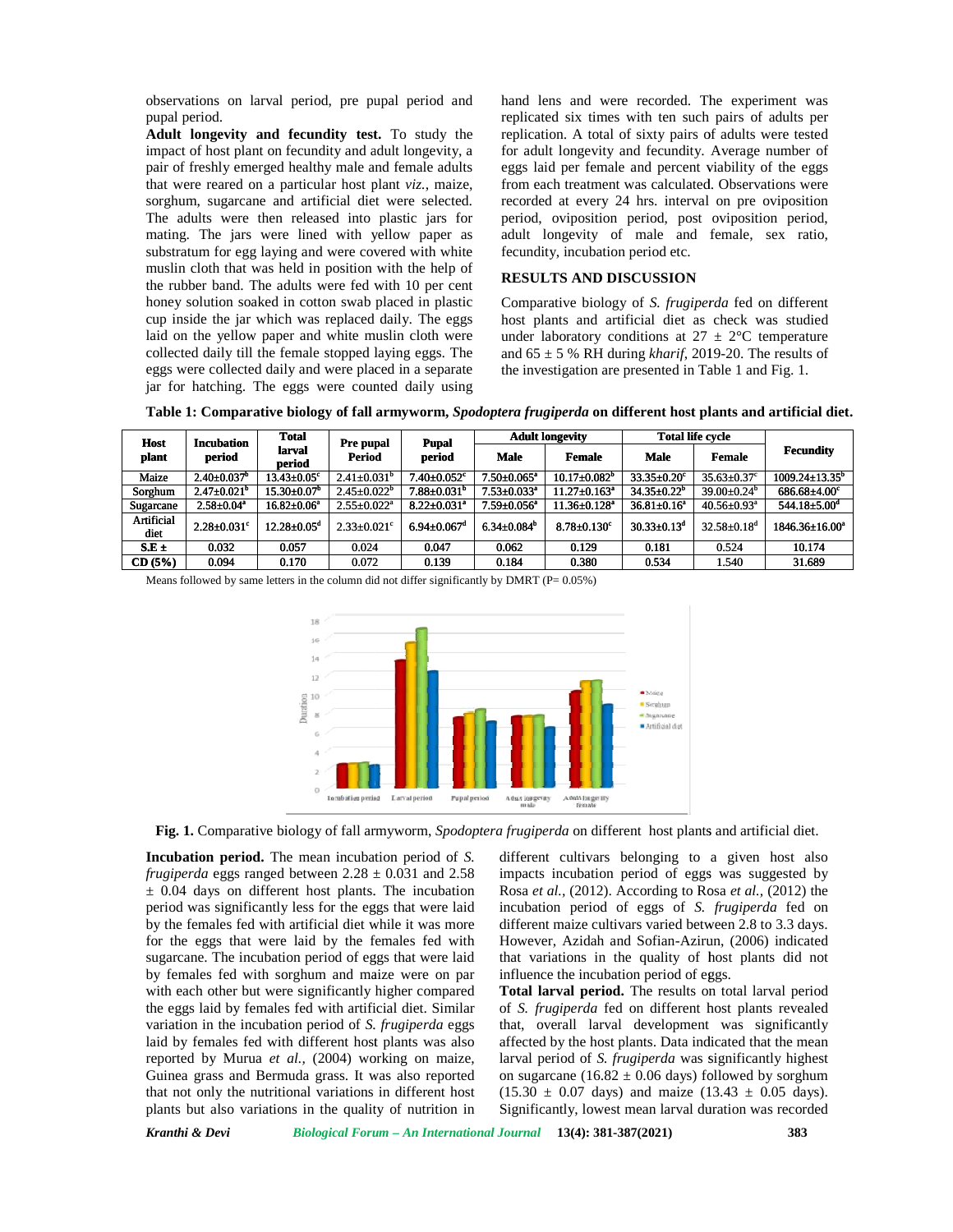on artificial diet (12.28  $\pm$  0.05 days). It is quite evident that insect larvae consume food till their energy requirements are fulfilled. As the food consumed by the larvae has to transform into energy which helps to sustain the next active stage of the insect that is adult. The artificial diet consists of balanced nutrition *viz.,* carbohydrates, proteins, fats including essential vitamins which generate the required quantum of energy the larva needed to transfer itself to pupa. Therefore, the larva fed with artificial diet must have acquired the necessary quantum of food and energy quickly than those fed with other plant materials. This could be the probable reason for significant short larval period of *S. frugiperda* fed with artificial diet. However, significant variations in the larval periods of *S. frugiperda* fed with maize, sorghum and sugar cane may be due to variations in the nutritional composition of these plants. Maize must be possessing the nutritional composition that helps to fulfill the much needed energy requirements to transfer itself to pupa in a short period compared to sorghum and sugarcane. Sorghum and sugarcane may be possessing little less nutritional composition compared to maize, that must have compelled larvae to consume smaller quantities of comparatively undesired food over extended period of feeding to derive the required quantity of nutrition. Maize has been preferred host to fall armyworm probably due to the presence of good nutritional composition that is suitable for the insect for its faster growth and to promote many parallel generations. The findings of the present investigations were in accordance with the findings of Xue-Ming *et al.,* (2010) who have stated that the variation in nutritional composition of host plants impacts larval developmental duration. Similar results were also put forth by Farahani *et al.,* (2011) after recording lowest larval duration of 11.98 days on mustard, 12.53 days on goosefoot, 13.10 days on soybean, 14.91 days on maize and 15.50 days on cotton by beet armyworm. FAW reared on maize exhibited the strongest performance with shorter larval developmental duration compared to potato and tobacco was also reported by Jing –Fei Guo *et al.*, (2021). Among different host plants tested, shortest larval development period (23.8±0.3days) were reported in larvae fed with maize where as it was the longest in brinjal. (Wijerathna *et al.*, 2021). Sá *et al.,* (2009) reported that there is no significant differences on FAW larval development time when reared on natural hosts *i.e*., maize, grain sorghum, Johnson grass, soybean, Brachiaria and tobacco, but it was longer for larvae reared on artificial diet. Barros *et al.,* (2010) investigated the performance of FAW on three major crops cultivated in the Cerrado *viz.,* soybean, corn, and cotton and millet and found that survival of FAW larvae caged on millet plants was higher than on other hosts. The FAW reared on millet also exhibited a net reproductive rate similar to that observed on corn, which was considered the best host for FAW.

**Pre pupal and pupal period.** Subsequent effects of host plants nutrition have been manifested in pre pupal and pupal development. The pre pupal and pupal development was also affected significantly by hosts. The longest mean duration of 2.55  $\pm$  0.022 and 8.22  $\pm$ 0.031 days was recorded for pre pupae and pupae obtained from the larvae fed on sugarcane while the period was significantly low in larvae fed with sorghum and maize leaves which was recorded as  $2.45 \pm 0.022$ and 7.88  $\pm$  0.031 and 2.41  $\pm$  0.031 and 7.40  $\pm$  0.052 days, respectively. The shortest duration was recorded

on artificial diet  $(2.33 \pm 0.021$  and  $6.94 \pm 0.067$  days). Larvae after gaining sufficient energy stops feeding compresses its body size and tries to convert itself into pupa. Lot of biochemical changes takes place during this process which are related to hormones and transformation of energy. Hormones play a vital role in the metamorphosis of insects and are synthesized by the nutrition the insects derive from its food. Though hormones are required in minor quantity to initiate the physiological or biochemical process in living organisms but in case of insect metamorphosis their titre is very important to promote from one stage to other. Therefore, it can be assessed that larvae fed with balanced nutrition (artificial diet) must have synthesized required quantity of hormones in a short period that helped them to convert itself from larva to pupa in lesser duration compared to those that fed on maize, sorghum or sugarcane. Similarly, pupa being a non-feeding resting stage of the insect conserves energy that was accumulated by the larva by feeding on food and transforms it to production of different parts of the adult insect which includes wings, antennae, apart from head, thorax and abdomen. The duration of pupa converting to adult also depends on rapid processing of biochemical and physiological process which require energy. If the quantum of energy in pupa is high the duration which the pupa takes itself to turn into adult will be less. Hence, the reduced pupal duration for those pupae derived from the larvae fed with artificial diet may be due to possession of high quantum of energy in them. Similar variations in the pre pupal periodof fall armyworm, *S. frugiperda* on different host plants was reported Rosa *et al.,* (2012). Murúa *et al.,* (2004) also reported variations in the pupal period of *S. frugiperda* fed on maize, Guinea grass and Bermuda grass. The present observations were in comparison with the studies given by Abdullah *et al.,* (2019) who reported reduced pupal development period of *S. litura* fed on maize.

*Kranthi & Devi Biological Forum – An International Journal* **13(4): 381-387(2021) 384 Adult longevity.** The results presented in the Table 1, revealed that female adults lived little longer compared to males fed on different host plants and artificial diet. The reason being quite evident in all the species that females has to find a suitable location containing ample food source to lay eggs. The data also shows that the adult longevities of males and females were on par with each other except the female adults that were derived from the larvae fed with maize. However, the male and female adult longevities were significantly different from the male and female adult longevities that were derived from the larvae fed with artificial diet. Longest male life span was recorded on sugarcane  $(7.59 \pm 0.056$ days) followed by sorghum (7.53  $\pm$  0.033 days) and maize (7.50  $\pm$  0.065 days) which were found to be on par with each other. Significantly shortest male life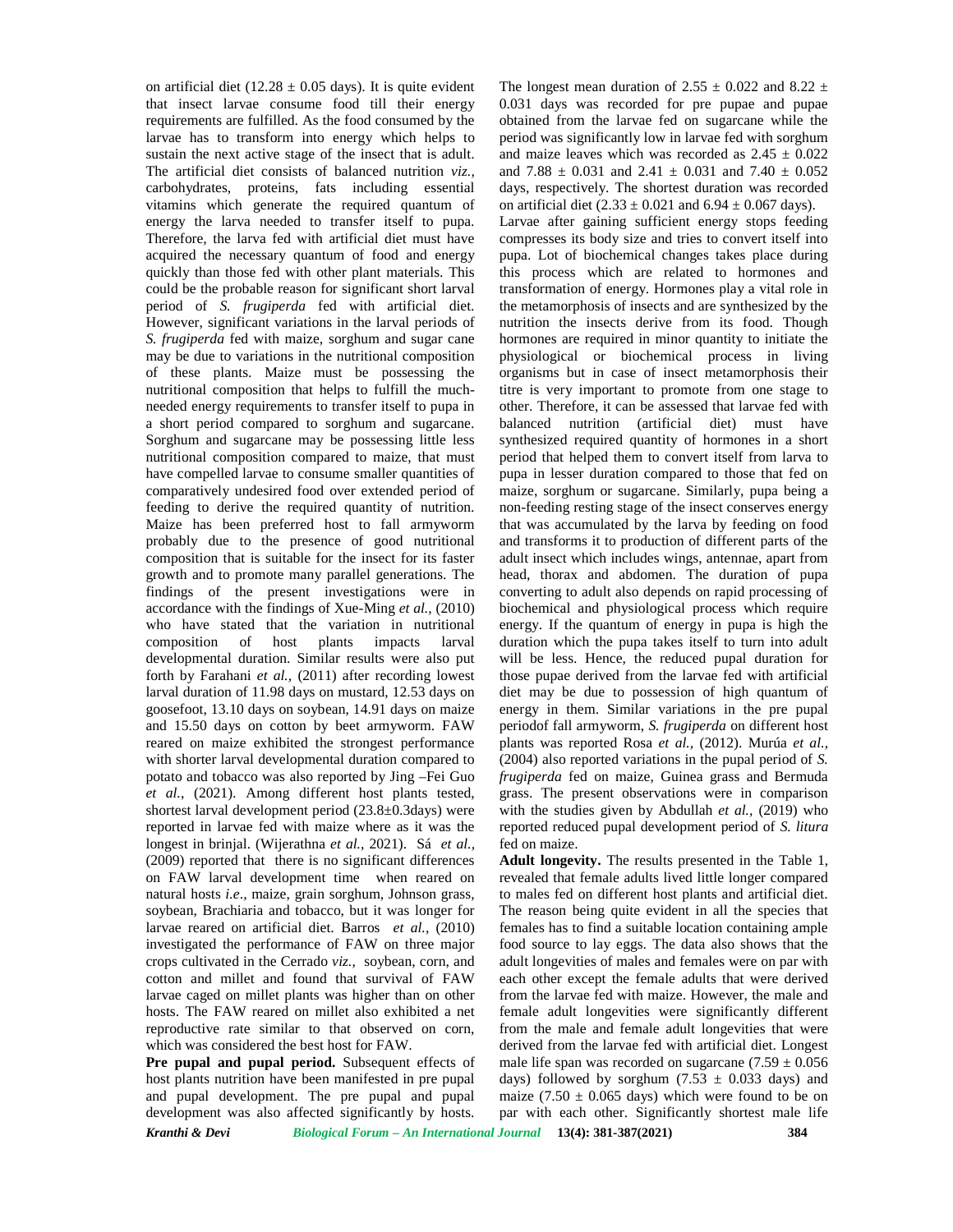span of  $6.34 \pm 0.084$  days was recorded on artificial diet. Similarly, longest female life span of 11.36  $\pm$ 0.128 days was recorded on sugarcane followed by sorghum (11.27  $\pm$  0.163 days) which were found to be on par with each other. Significantly shortest female life span was recorded on artificial diet  $(8.78 \pm 0.130)$ days) followed by Maize  $(10.17 \pm 0.082 \text{ days})$ . However, significantly short life span of adults derived from the larvae fed on artificial diet compared to those fed on different host plants may be due to their higher fecundity in short span of time. The males and females soon after their emergence mate wherein, the males donate the sperms to females once they discharge the sperms, the males perish. The females possessing good quantum of proteins produce large number of eggs within short period of time which get fertilized using the sperms donated by males. Once the females convert their energy into eggs in a short span, they get exhausted and will perish. The longer adult longevity of males and females fed with low nutritional food may be due to low energies and slow physiological processes within them leading to delayed as well as low production of eggs. Similar results were put forth by Rosa *et al.,* (2012) who reported adult longevity of *S. frugiperda* varied between 14 to 32 days when reared on different maize cultivars. Murua *et al.,* (2004) also reported adult longevity as  $16.00 \pm 2.8$ ,  $17.35 \pm 5.39$ and  $16.23 \pm 4.69$  days on maize, Guinea grass and Bermuda grass, respectively. Similar variability in adult longevity was also reported by Barros *et al.,* (2010) when *S. frugiperda* were fed with cotton, millet, corn and soybean. FAW reared on maize exhibited longer longevity and a higher reproductive rate in adults in preference to potato or tobacco (Jing -FeiGuo *et al.,* (2021).

*Kranthi & Devi Biological Forum – An International Journal* **13(4): 381-387(2021) 385 Total developmental period.** The total developmental period of both males as well as females reared on different host plants were significantly long compared to those reared on artificial diet. However, among different host plants *S. frugiperda* that were reared on sugarcane showed significant longer total developmental period of  $36.81 \pm 0.16$  days followed by sorghum (34.35  $\pm$  0.22 days) and maize (33.35 u $\pm$  0.20 days). Significantly, shortest total development period of male as  $30.33 \pm 0.13$  days was recorded on artificial diet. Similar trend was observed in respect of females wherein significant longest total developmental period was observed on sugarcane  $(40.56 \pm 0.93 \text{ days})$ followed by sorghum  $(39.00 \pm 0.24$  days) and maize  $(35.63 \pm 0.37 \text{ days})$ . Shortest female total development period of  $32.58 \pm 0.18$  days was recorded on artificial diet. The total developmental period depends up on the period of egg incubation, duration of larva, duration of pre pupa, pupa and adult. The reasons cited for the increase in the duration of egg, larva, pupa and adult for the insects reared on different hosts holds valid for the probable increase in the duration of total developmental period of insects. The results on variation in the total developmental period with variation in the host plant was reported by Sharma, (1994) who observed the total developmental period of *S. litura* to be 32.67 days on germinating seeds of soybean and 43.72 days on

linseed. Similarly, Farahani *et al.,* (2011) observed variation in the total developmental period of *S. exigua* reared on different hosts and reported that the lowest total development period on mustard with 34.12 days followed by soybean (35.15 days), goose foot (36.33 days), maize (38.42 days) and longest development period on cotton (39.94 days).

**Fecundity.** Number of eggs laid by *S. frugiperda* females fed on different host plants differed significantly. Fecundity was higher when larvae were fed with artificial diet compared to natural host plants *i.e*., maize, sorghum and sugarcane. The number of eggs oviposited was highest on artificial diet (1846.36  $\pm$ 16.00 eggs) followed by maize (1009.24  $\pm$  13.35 eggs), sorghum (686.68  $\pm$  4.00) and lowest number of eggs were laid on sugarcane ( $544.18 \pm 5.00$  eggs). Fecundity of female depends on the availability of proteins. As the artificial diet being rich in protein could be the probable reason for production of more eggs by the adults whose larvae were reared on it. The monocot grasses maize, sorghum and sugar cane being rich in carbohydrates with little protein content could be the reason for low fecundity of adults. Variation in fecundity of females that were reared on different host plants were also reported by Abdullah *et al.* (2019) who observed higher fecundity of *S. litura* fed with leaves of cabbage (2455.5), alfalfa (1750) compared to maize (1055.6). Similarly, Barros *et al.* (2010) reported fecundity of fall armyworm as  $1144.7 \pm 132.7$ ,  $1574.1 \pm 177.6$ ,  $1604.2 \pm$ 353.8 and  $1590.8 \pm 381.7$  eggs on cotton, millet, corn and soybean, respectively. Castro and Pitre (1988) found that there is no significant difference in the fall armyworm development cycle when fed with sorghum and maize. Jing Fei Guo *et al.,* (2021) reported that females oviposited on maize in preference to potato or tobacco. Oviposition of FAW on transgenic and conventional maize was significantly higher than that on wheat, sorghum, foxtail millet, peanut and soybean while showing no significant difference between transgenic or conventional maize (Li-mei *et al.*, 2021). The highest oviposition  $(4.1 \pm 1.2)$  in Choice test and 3.6±0.7 in No-choice test) was observed in maize compared to other crops (Wijerathna *et al.*, 2021). Wang *et al*., (2020) examined the effects of six cash crops maize, wheat, soybean, tomato, cotton and Chinese cabbage on the development, survival, fecundity of *S. frugiperda* and reported that the preadult stage, adult preoviposition period and total preoviposition period were shortest on maize and wheat but were longest on tomato. Fecundity was greatest on maize and wheat but smallest on tomato.

### **CONCLUSION**

From the present study, the comparative biology of *S. frugiperda* is important to know the best host that support the development of *S. frugiperda* and can be used for mass rearing of *S. frugiperda*. Similarly, the information of life history parameters of *S. frugiperda* on different host plant species will help to make efficient strategies to control this economic pest. The comparative biology of *S. frugiperda* on different hosts inferred that, highest mean larval period, pre pupal and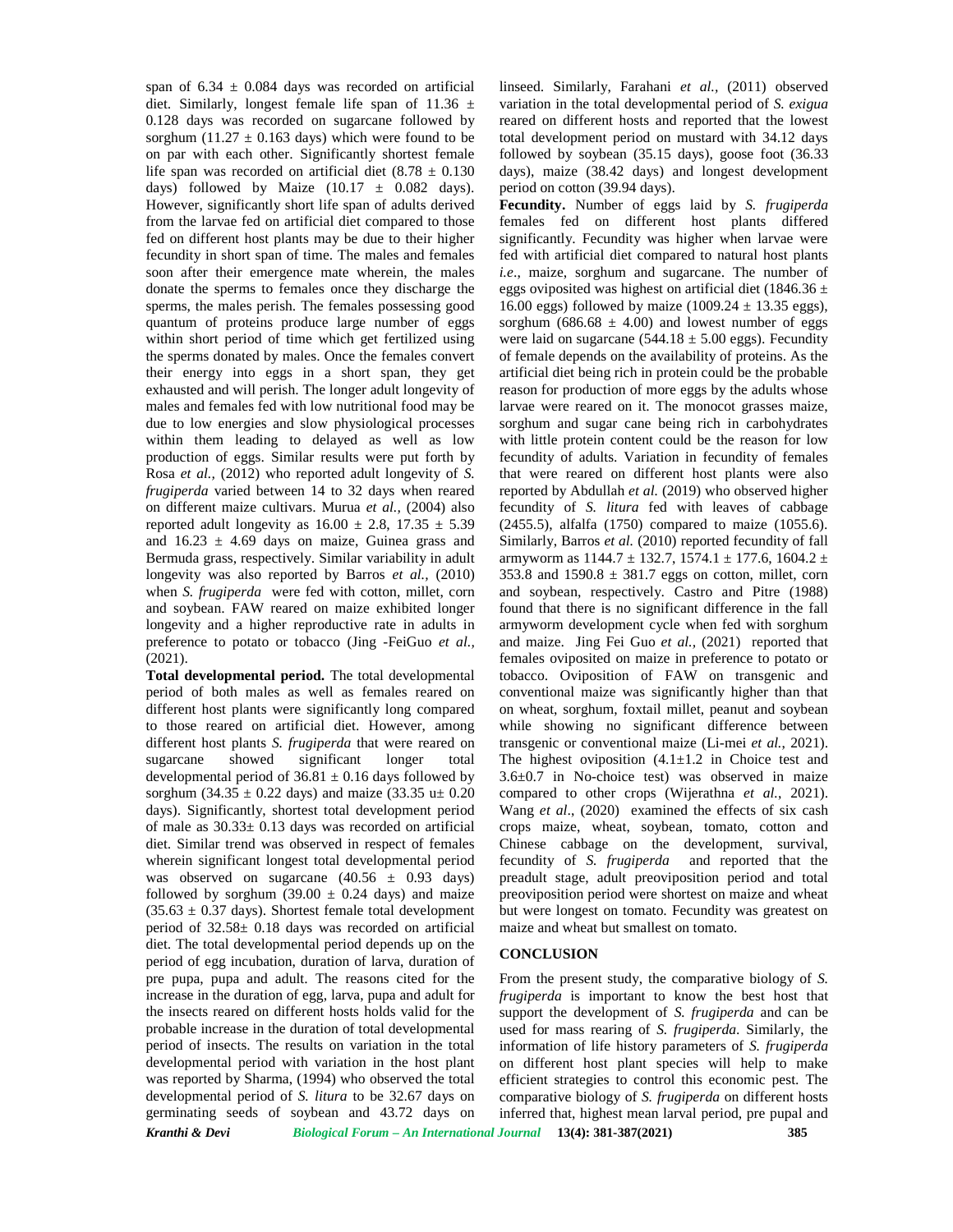pupal period was recorded on sugarcane while, it was lowest on artificial diet. The total developmental period of both males and females was longer on sugarcane followed by sorghum and maize, while shortest developmental period was found on artificial diet. Maximum fecundity was recorded when larvae were fed with artificial diet compared to natural host plants *i.e*., maize, sorghum and sugarcane. The results clearly indicated that the larva fed with artificial diet showed significant shorter larval, pre pupal, pupal period and male and female adult longevity compared to larvae fed with host plants maize, sorghum and sugarcane. This could probably be due to the acquisition of necessary quantum of food and energy quickly than those fed with other plant materials. However, significant variations in the larval periods of *S. frugiperda* fed with maize, sorghum and sugarcane may be due to the variations in the nutritional composition of these plants. It can be concluded from the study that, among the host plants maize was the preferred host to fall armyworm. The reason for which can be attributed to the presence of good nutritional composition that was suitable for the faster growth and development of *S. frugiperda* and also to promote many parallel generations.

### **FUTURE SCOPE**

The research provides idea and knowledge about the survival mechanism of *S. frugiperda* during off season of maize and potential alternative host plants of the pest. It identifies the possibility of moving of *S. frugiperda* into other graminaceous crops and thereby make awareness to the farmers about the pest, in turn to follow the suitable management practice against *S. frugiperda.*

**Acknowlegement.** The authors are thankful to the Professor & Head, Department of Entomology for providing all the necessary facilities during investigation for smooth conduct of experiment. **Conflict of Interest.** None.

## **REFERENCES**

- Abdullah, A., Ullah, M. I., Raza, A. B. M., Arshad, M., & Afzal, M. (2019). Host Plant Selection Affects Biological Parameters in Armyworm, *Spodoptera litura* (Lepidoptera: Noctuidae). *Pakistan Journal of Zoology*, *51*(6): 2117-2123.
- Abrahams, P., Bateman, M., Beale, T., Clottey, V., Cock, M., Colmenarez, Y., Corniani, N., Early, R., Day, R., Godwin, J. L., Gomez, J., Moreno, P.G., Murphy, S.T., Oppong-Mensah, B., Phiri, N., Corin, S. S., & Witt, A. (2017). Fall Armyworm: Impacts and Implications for Africa. *Outlooks on Pest Management*, *28*(5): 196-201.
- Alton, N. S. (1979). Review of the biology of the fall armyworm. *Florida Entomologist*, *62*(2): 82-87.
- Andrews, K. L. (1980). The whorl worm, *Spodoptera frugiperda*, in Central America and neighboring areas. *Florida Entomologist*, *63*: 456-467.
- Awmack, C. S., & Leather, S. R. (2002). Host plant quality and fecundity in herbivorous insects. *Annual Review of Entomol*ogy*, 47*: 817–844.
- Azidah, A. A., & Sofian-Azirun, M. (2006). Life history of *Spodoptera exigua* (*Lepidoptera*: *Noctuidae*) on various host plants. *Bulletin of Entomological Research*, *96*: 613-618.
- Barros, E. M., Torres, J. B., Ruberson, J. R., & Oliveira, M. D. (2010). Development of *Spodoptera frugiperda* on different hosts and damage to reproductive structures in cotton. *Entomologia Experimentaliset Applicata*, *137*(3): 237-245.
- (2007). Fall Armyworm, Spodoptera frugiperda (J.E. Smith) (Insecta: Lepidoptera: Noctuidae). Document nr. EENY098. Department of Entomology and Nematology, UF/IFAS Extension. <http://edis.ifas.ufl.edu>. <http://edis.ifas.ufl.edu>.
- Castro, M. T., & Pitre, H. N. (1988). Development of fall armyworm, *Spodoptera frugiperda,* from Honduras and Mississippi on sorghum or corn in the laboratory. *Florida Entomologist, 71*(1): 49-56.
- Clark, P. L., Molina-Ochoa, J., Martinelli, S., Skoda, S. R., Isenhour, D. J., Lee, D. J., Krumn, J. T., & Foster, J.E. (2007). Population variation of *Spodoptera frugiperda* (J.E. Smith) in the Western Hemisphere. *Journal of Insect Science*, *7*: 1-10.
- Cruz, I., Figueredo, M. L. C., Oliveira, A. C., & Vasconcelos, C. A. (1999). Damage of *Spodoptera frugiperda* (Smith) in different maize genotypes cultivated in soil under three levels of aluminium saturation. *International Journal of Pest Management*, *45*: 293- 296.
- Deshmukh, S., Kalleshwaraswamy, C. M., Asokan, R., Swamy, H. M. M., Maruthi, M. S., Pavithra, B. P., Hegde, K., Navi, S., Prabhu, S. T., & Goergen, G. (2018). First report of the fall armyworm, *Spodoptera frugiperda* (J. E. Smith) (Lepidoptera: Noctuidae), an alien invasive pest on maize in India. Pest Management in Horticultural *Ecosystems*, *24*: 23–29.
- Dumas, P., Legeai, F., Lemaitre, C., Scaon, E., Orsucci, M., Labadie, K., Gimenez, S., Clamens, A. L., Henri, H., Vavre, F., Aury, J. C., Fournier, P., Kergoat, G. J., & Alencon. E. (2015) *Spodoptera frugiperda* (Lepidoptera: Noctuidae) host-plant variants: Two host strains or two distinct species ? *Genetica*, *143*: 305–316.
- FAO (2020). Global Action for Fall Armyworm Control. Available online: http://www.fao.org/fall armyworm/fawmanagement/zh/
- Farahani, S., Naseri, B., & Talebi, A. A. (2011). Comparative life table parameters of the beet armyworm, *Spodoptera exigua* (Hübner) (Lepidoptera, Noctuidae) on five host plants. *Journal of the Entomological Research Society*, *13*(1): 91-91.
- Goergen, G., Kumar, P. L., Sankung, S. B., Togola, A., & Tamò, M. (2016). First report of outbreaks of the fall armyworm *Spodoptera frugiperda* (JE Smith) (Lepidoptera, Noctuidae), a new alien invasive pest in West and Central Africa. *PloS ONE, 11*(10): e0165632. doi:10.1371/journal. pone.0165632
- Jing-FeiGuo, Zhang, M. D., Gao, Z. P., Wang, D. J., He, K. L., & Wang, Z. Y. (2021). Comparison of larval performance and oviposition preference of *Spodoptera frugiperda* among three host plants: potential risks to potato and tobacco crops. *Insect Science, 28*: 602–610.
- Johnson, S. J. (1987). Migration and the life history strategy of the fall armyworm, *Spodoptera frugiperda* in the western hemisphere. *International Journal of Tropical Insect Science, 8*: 543-549.
- Luginbill, P. (1928). The fall armyworm. *USDA Technical Bulletin, 34*:1-94.